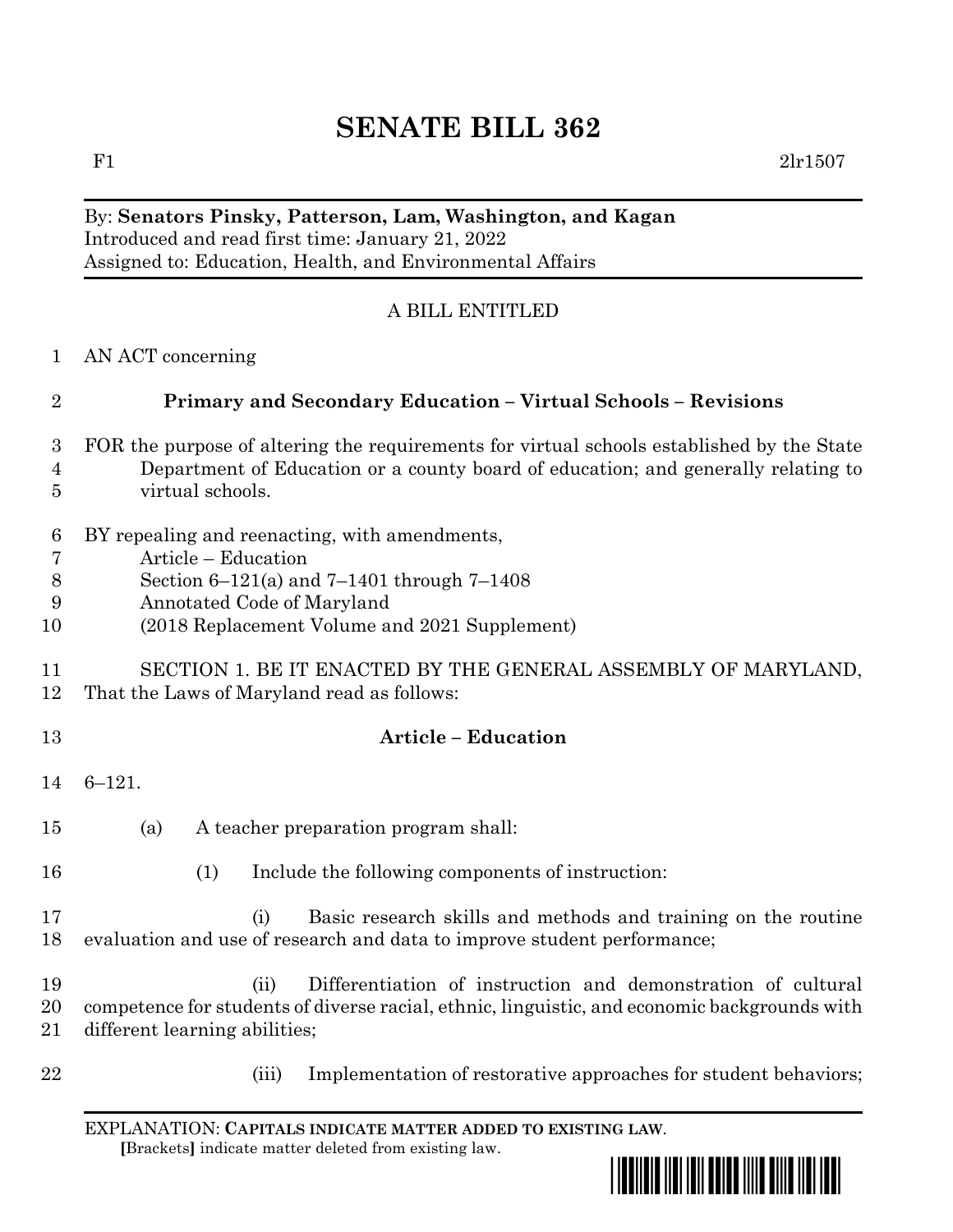#### **SENATE BILL 362**

 (iv) Identifying and assessing, in the context of the classroom, typical student learning deficits and techniques to remedy learning deficits; (v) Recognizing and effectively using high quality instructional materials, including digital resources and computer technology; (vi) Core academic subjects that teachers will be teaching; (vii) Methods and techniques for identifying and addressing the social and emotional needs of students, including trauma–informed approaches to pedagogy; **[**and**]** (viii) Skills and techniques for effective classroom management; **AND (IX) TRAINING IN THE SKILLS AND TECHNIQUES FOR TEACHING EFFECTIVELY IN A VIRTUAL LEARNING ENVIRONMENT;** (2) Require program participants to demonstrate competency in each of the components required under paragraph (1) of this subsection; (3) Provide training in the knowledge and skills required to understand and teach the Maryland curriculum frameworks; and (4) On or after July 1, 2025, require passing a nationally recognized, portfolio–based assessment of teaching ability as a requirement for graduation. 7–1401. (a) In this subtitle the following words have the meanings indicated. (b) "Quality online education standards" means the National Standards for Quality Online Programs: Second Edition (2019). (c) "Sponsor" means the Department or a county **[**school**]** board, having a fiduciary responsibility for the operation of the virtual school. (d) "Virtual school" means a public school established by the Department or by a county board under § 4–109 of this article in which the school uses technology to deliver **[**a significant portion**] THE MAJORITY** of instruction to its students via the Internet in a virtual or remote setting. 7–1402.

 (a) **(1) [**Subject**] EXCEPT AS PROVIDED IN PARAGRAPH (2) OF THIS SUBSECTION AND SUBJECT** to the approval of the Department, a county board may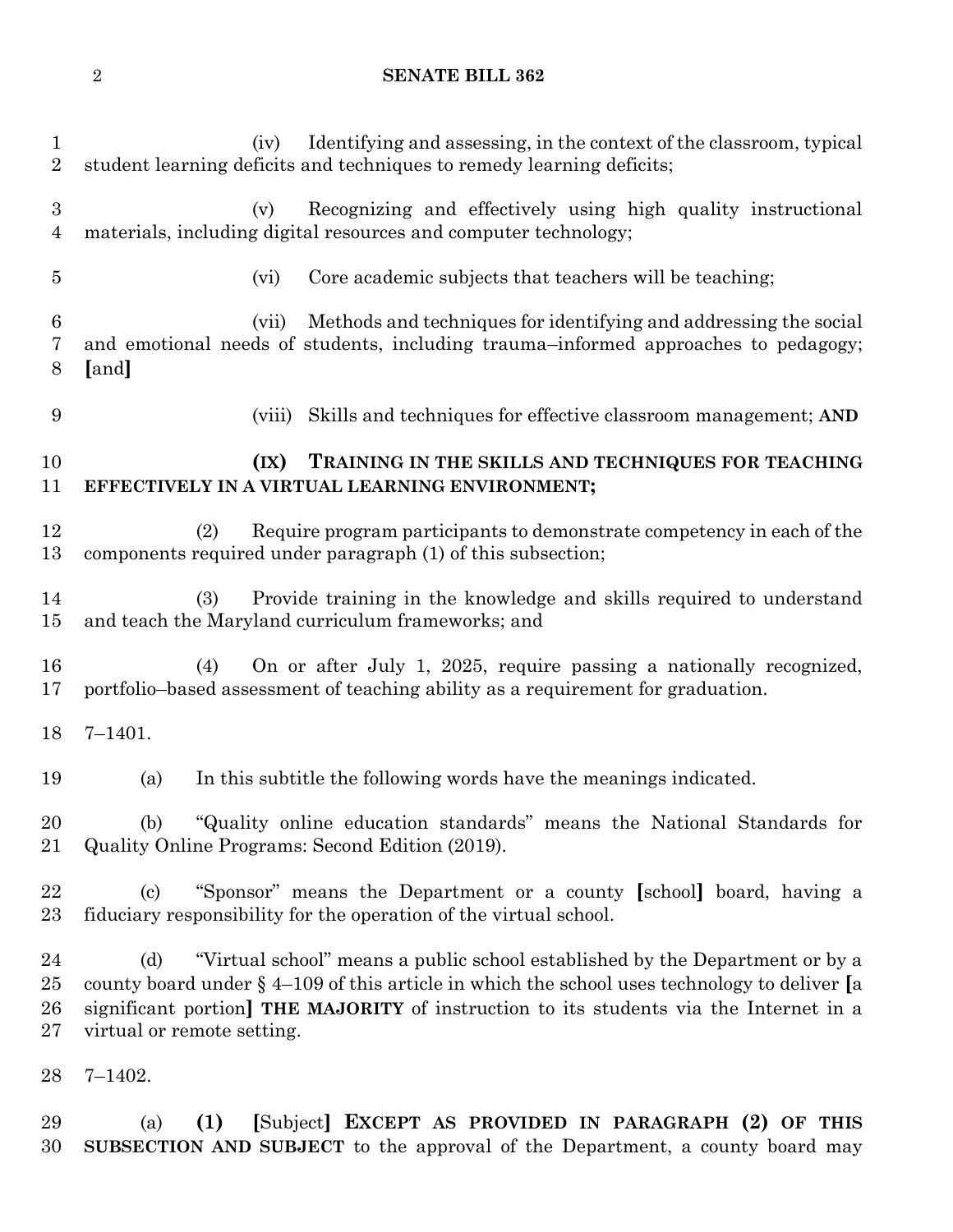establish **[**a**] ONE** virtual school.

 **(2) THE DEPARTMENT MAY AUTHORIZE A COUNTY BOARD TO ESTABLISH ONE ADDITIONAL VIRTUAL SCHOOL ON A SHOWING OF JUST CAUSE, AS DETERMINED BY THE DEPARTMENT.**

 **(B) A VIRTUAL SCHOOL MAY NOT INCLUDE CLASSES FOR PREKINDERGARTEN OR KINDERGARTEN STUDENTS.**

 **[**(b)**] (C)** A virtual school is subject to all applicable federal and State laws and regulations governing the operation of a public school.

# **(D) THE DEPARTMENT OR A COUNTY BOARD MAY CONTRACT ONLY WITH A NONPROFIT ORGANIZATION TO PROVIDE SERVICES FOR A VIRTUAL SCHOOL.**

**7–1403.**

 **[**(c)**] (A)** A student who is eligible for enrollment in a public school in the State **[**may**] IS ELIGIBLE TO** enroll in a virtual school.

 **(B) AN APPLICATION FOR ENROLLMENT IN A VIRTUAL SCHOOL SHALL REQUIRE AN APPLICANT TO DESCRIBE WHY INSTRUCTION IN A VIRTUAL LEARNING ENVIRONMENT WILL LEAD TO SUCCESSFUL ACADEMIC OUTCOMES FOR THE APPLICANT.**

 **(C) NOT MORE THAN 10% OF THE STUDENTS FROM A SINGLE PUBLIC SCHOOL IN THE COUNTY MAY ENROLL IN A VIRTUAL SCHOOL ESTABLISHED BY A COUNTY BOARD.**

 **(D) (1) EXCEPT AS PROVIDED IN PARAGRAPH (2) OF THIS SUBSECTION, IF THE DEPARTMENT OR A COUNTY BOARD RECEIVES MORE APPLICATIONS THAN THERE ARE AVAILABLE SPACES IN A VIRTUAL SCHOOL, THE DEPARTMENT OR THE COUNTY BOARD SHALL ADMIT ALL STUDENTS ON A LOTTERY BASIS.**

 **(2) THE DEPARTMENT OR A COUNTY BOARD MAY GIVE GREATER WEIGHT TO A STUDENT'S LOTTERY STATUS AS A PART OF A LOTTERY HELD UNDER PARAGRAPH (1) OF THIS SUBSECTION BASED ON CRITERIA ESTABLISHED BY THE DEPARTMENT OR THE COUNTY BOARD.**

 **(E) TO THE EXTENT PRACTICABLE, THE STUDENT BODY OF A VIRTUAL SCHOOL SHALL REFLECT THE RACIAL, ETHNIC, CULTURAL, AND GENDER DIVERSITY OF THE STUDENTS ENROLLED IN THE PUBLIC SCHOOL SYSTEM IN THE COUNTY.**

**(F) THE DEPARTMENT OR THE COUNTY BOARD SHALL DEVELOP AN**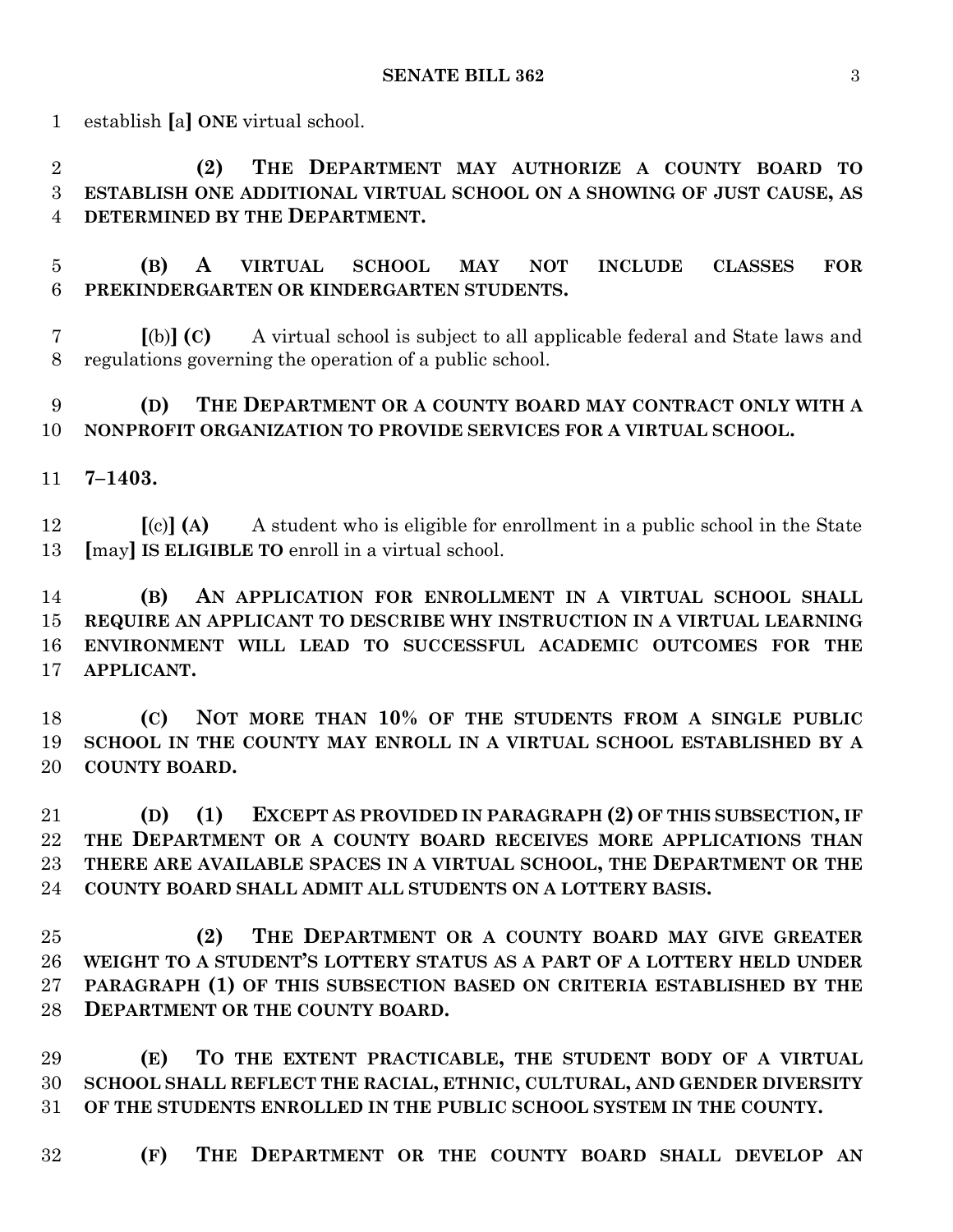#### **SENATE BILL 362**

 **OUTREACH AND MARKETING CAMPAIGN TO PROVIDE INFORMATION TO THE PUBLIC ON THE AVAILABILITY OF THE VIRTUAL SCHOOL OPTION AND TO ENCOURAGE APPLICATIONS FROM STUDENTS.**

**[**7–1403.**] 7–1404.**

(a) A virtual school shall provide each enrolled student:

 (1) Access to a sequential curriculum approved by the State Board that meets or exceeds the standards adopted by the county board in the county of the virtual school's principal place of business;

 (2) The same length of time for learning opportunities per academic year that is required for public school students, unless the virtual school can show that a student has demonstrated mastery or completion of the subject area; **[**and**]**

 (3) Regular assessment in the core areas of instruction as required by regulations adopted by the State Board under **[**§ 7–1408**] § 7–1409** of this subtitle**; AND**

**(4) ACCESS TO THE FOLLOWING SERVICES:**

# **(I) EXTRACURRICULAR ACTIVITIES AT THE PUBLIC SCHOOL THE STUDENT WOULD OTHERWISE BE REQUIRED TO ATTEND;**

- 
- **(II) WRAPAROUND SERVICES;**
- **(III) FOOD AND NUTRITION SERVICES; AND**

 **(IV) HEALTH CARE SERVICES EQUIVALENT TO SERVICES AVAILABLE TO STUDENTS WHO RECEIVE IN–PERSON INSTRUCTION IN THE PUBLIC SCHOOLS IN THE COUNTY**.

(b) A curriculum adopted under subsection (a) of this section shall have **[**an**]:**

 **(1) AN** interactive program with **[**significant online**] AT LEAST 60% OF THE** components **ONLINE; AND**

 **(2) A SOCIAL AND EMOTIONAL WELLNESS COMPONENT DESIGNED FOR A VIRTUAL SCHOOL ENVIRONMENT**.

 (c) Beginning in the 2022–2023 school year, a virtual school shall follow the quality online education standards.

 **(D) THE DEPARTMENT SHALL ESTABLISH IN REGULATION THE FOLLOWING STANDARDS FOR ALL VIRTUAL SCHOOLS:**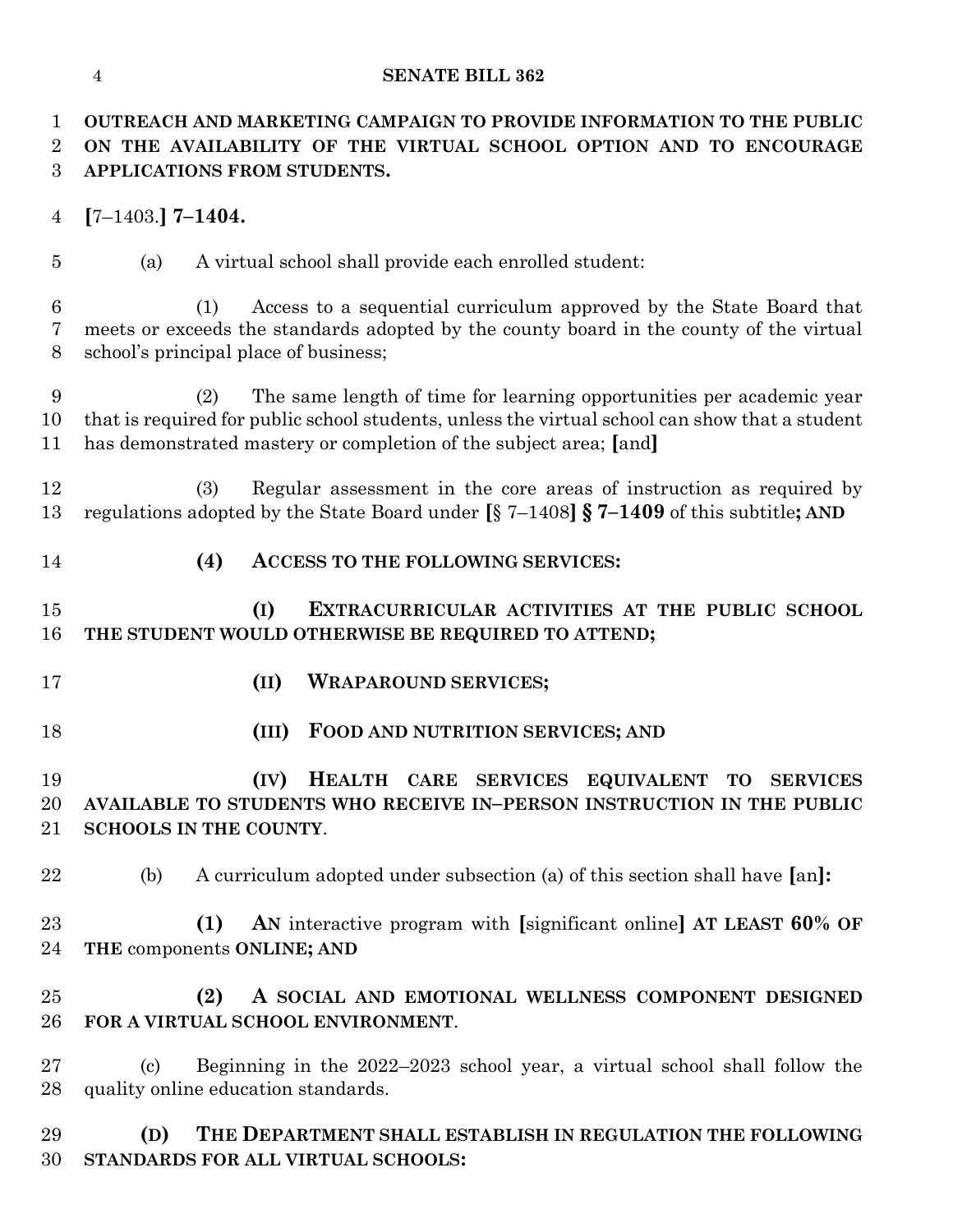### **SENATE BILL 362** 5

| $\mathbf{1}$             |                       | (1) |      | STUDENT ATTENDANCE REQUIREMENTS AND REPORTING;                                                                             |
|--------------------------|-----------------------|-----|------|----------------------------------------------------------------------------------------------------------------------------|
| $\overline{2}$           |                       | (2) |      | STUDENT ENGAGEMENT AND CONDUCT;                                                                                            |
| 3                        |                       | (3) |      | PROGRAM QUALITY METRICS;                                                                                                   |
| $\overline{4}$           |                       | (4) |      | TRACKING AND USE OF STUDENT DATA; AND                                                                                      |
| $\overline{5}$<br>6<br>7 | (5)<br>SUPPORTS.      |     |      | THE MANDATORY RETURN TO IN-PERSON INSTRUCTION FOR<br>STUDENTS WHO ARE FAILING ACADEMICALLY AFTER RECEIVING THE APPROPRIATE |
| 8                        | $[7-1404.]$ 7-1405.   |     |      |                                                                                                                            |
| 9<br>10                  | (a)<br>student:       |     |      | A virtual school shall provide to the parent or guardian of each enrolled                                                  |
| 11                       | (1)                   |     |      | Instructional materials, including software; [and]                                                                         |
| 12<br>13                 | (2)                   |     |      | Information on the closest public facility that offers access to a<br>computer[, printer,] and Internet connection; AND    |
| 14                       |                       | (3) |      | <b>INFORMATIONAL MATERIALS ON:</b>                                                                                         |
| 15                       |                       |     | (I)  | <b>SCHOOL POLICIES;</b>                                                                                                    |
| 16<br>17                 | <b>REQUIREMENTS;</b>  |     | (II) | STUDENT ATTENDANCE, CONDUCT, AND ENGAGEMENT                                                                                |
| 18<br>19                 | WRAPAROUND SERVICES;  |     |      | (III) ACCESS<br>TO EXTRACURRICULAR ACTIVITIES<br><b>AND</b>                                                                |
| 20<br>21                 | <b>CARE SERVICES;</b> |     | (IV) | ACCESS TO FOOD AND NUTRITION SERVICES AND HEALTH                                                                           |
| 22                       |                       |     | (V)  | TECHNOLOGY REQUIREMENTS AND SUPPORT SERVICES;                                                                              |
| 23                       |                       |     | (VI) | CYBERSECURITY POLICY AND BEST PRACTICES;                                                                                   |
| 24<br>25                 | <b>AND</b>            |     |      | (VII) TEACHER CONTACT INFORMATION AND OFFICE HOURS;                                                                        |
| 26                       |                       |     |      | (VIII) ANY OTHER RELEVANT INFORMATION AS DETERMINED BY                                                                     |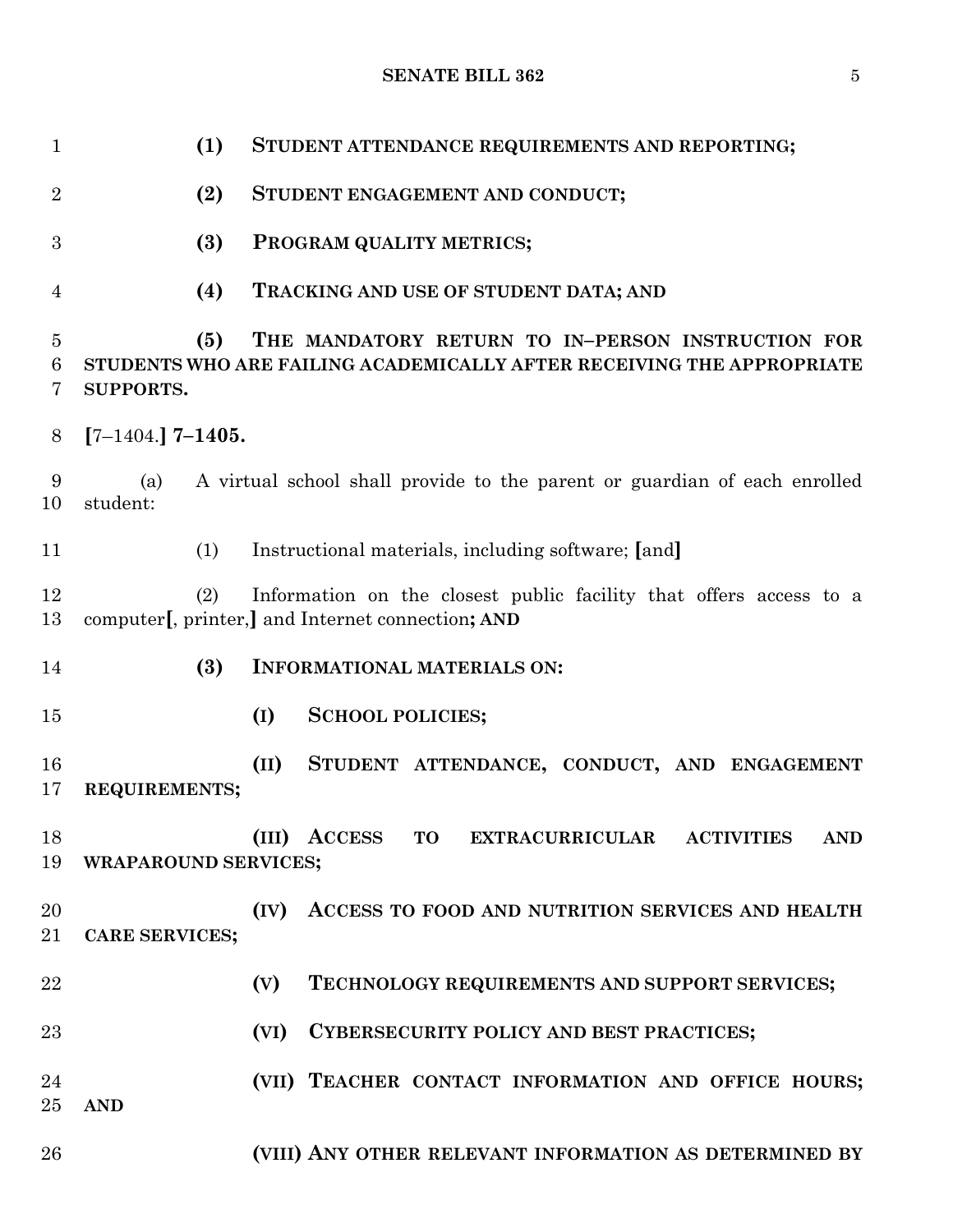|                            | $\,6$                    | <b>SENATE BILL 362</b>                                                                                                                                                                                                                                                                    |
|----------------------------|--------------------------|-------------------------------------------------------------------------------------------------------------------------------------------------------------------------------------------------------------------------------------------------------------------------------------------|
| $\mathbf 1$                |                          | THE VIRTUAL SCHOOL.                                                                                                                                                                                                                                                                       |
| $\overline{2}$             | (b)                      | A virtual school [may]:                                                                                                                                                                                                                                                                   |
| 3<br>4                     |                          | (1)<br><b>MAY</b> not provide funds for the purchase of instructional programs or<br>materials to a student or to a student's parent or guardian; AND                                                                                                                                     |
| 5<br>6                     |                          | (2)<br>SHALL PROVIDE THE APPROPRIATE DIGITAL DEVICE TO A<br>STUDENT TO PARTICIPATE IN THE VIRTUAL SCHOOL, IF REQUIRED.                                                                                                                                                                    |
| 7                          | $[7-1405.]$ 7-1406.      |                                                                                                                                                                                                                                                                                           |
| 8                          | (A)                      | A teacher employed by a virtual school shall [have]:                                                                                                                                                                                                                                      |
| 9<br>10                    | Title 6 of this article; | (1)<br><b>HAVE</b> a teacher's certificate issued by the State Superintendent under                                                                                                                                                                                                       |
| 11<br>12                   | VIRTUAL SCHOOL;          | (2)<br>BE AN EMPLOYEE OF THE COUNTY THAT ESTABLISHED THE                                                                                                                                                                                                                                  |
| 13<br>14                   |                          | SUBJECT TO SUBSECTION (B) OF THIS SECTION, BE SUBJECT TO<br>(3)<br>THE COLLECTIVE BARGAINING AGREEMENT OF THAT JURISDICTION; AND                                                                                                                                                          |
| 15                         |                          | (4)<br>HAVE ACCESS TO PROFESSIONAL DEVELOPMENT.                                                                                                                                                                                                                                           |
| 16<br>17<br>18             | (B)                      | A COLLECTIVE BARGAINING AGREEMENT MAY INCLUDE PROVISIONS<br>SPECIFIC TO TEACHERS WHO TEACH IN A VIRTUAL SCHOOL IN CONSIDERATION OF<br>THE CONDITIONS AND REQUIREMENTS RELEVANT TO THAT WORK ENVIRONMENT.                                                                                  |
| 19<br>20<br>21             | (C)<br>SIMULTANEOUSLY.   | A TEACHER EMPLOYED TO TEACH IN A VIRTUAL SCHOOL MAY NOT BE<br>REQUIRED TO PROVIDE VIRTUAL AND IN-PERSON INSTRUCTION TO STUDENTS                                                                                                                                                           |
| 22<br>23<br>24<br>25<br>26 | (D)                      | (1) SUBJECT TO PARAGRAPH (2) OF THIS SUBSECTION, THE<br>DEPARTMENT OR THE COUNTY BOARD SHALL DETERMINE THE APPROPRIATE<br>STUDENT-TEACHER RATIO FOR THE SIZE OF A CLASS IN A VIRTUAL SCHOOL BASED<br>ON MULTIPLE FACTORS, INCLUDING GRADE LEVEL, SUBJECT MATTER, AND<br>TEACHER WORKLOAD. |
| 27<br>28                   |                          | (2)<br>THE SIZE OF A CLASS IN A VIRTUAL SCHOOL MAY NOT EXCEED THE<br>STATEWIDE OR COUNTYWIDE AVERAGE CLASS SIZE FOR IN-PERSON CLASSES.                                                                                                                                                    |
| 29<br>30                   | (E)                      | A VIRTUAL SCHOOL SHALL PROVIDE TO A TEACHER AND ANY OTHER<br>EMPLOYEE EMPLOYED TO TEACH OR PROVIDE DIRECT INSTRUCTION IN A VIRTUAL                                                                                                                                                        |